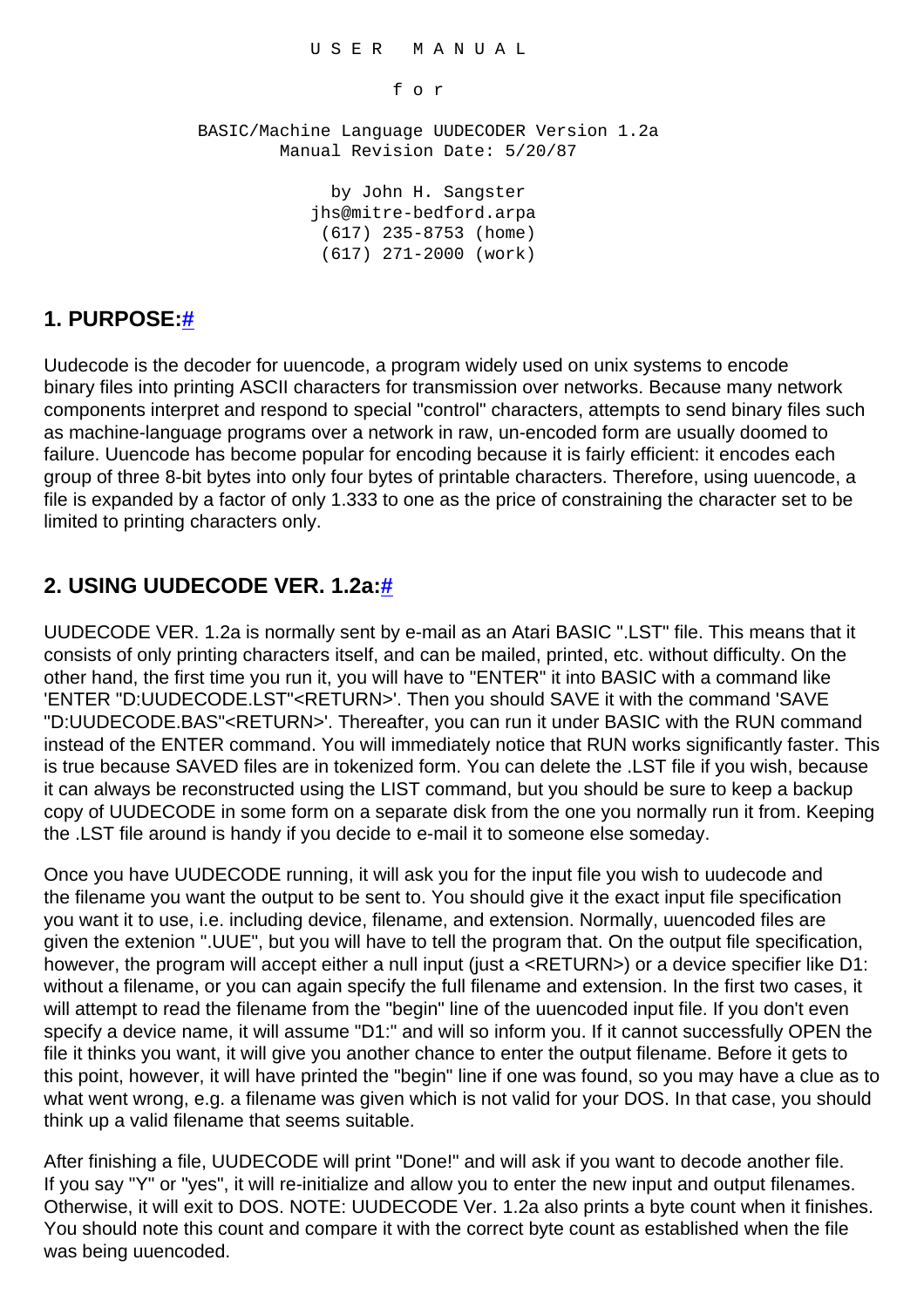That's about all there is to it. Comments on this manual, as well as on any difficulties experienced with UUDECODE, should be directed to the author.

# **3. WHAT UUENCODE AND UUDECODE REALLY DO TO THE DATA:[#](http://[fd00::119]:8080/wiki/#section-UUDecoder-3.WHATUUENCODEANDUUDECODEREALLYDOTOTHEDATA)**

The uuencoding process, used to create ASCII files of the type that UUDECODE is designed to decode, is easy to describe. Each group of three input bytes, with any 8-bit pattern whatever in them, is broken up into four sets of six bits. (Note that three times 8 and four times 6 each give exactly 24 bits, so no information is lost.) Each 6-bit pattern is put in the low-order 6 bits of an 8-bit byte, and decimal 32 is added to give a final value in the range 32 (ASCII blank) through 95. All the characters in this range (decimal 32 through 95) are printing characters.

Traditionally, uuencode programs take 45 bytes at a time from the input file as long as bytes are available, and encode them into 60 output bytes which are sent as one "line". Each line is made up as an encoded byte count, the 60 encoded bytes of data, and an end-of-line character or characters. The encoded byte count is the actual number of input bytes encoded on that line, plus decimal 32. For all lines but the last, this gives 45 plus 32, or 77, which translates into ASCII uppercase "M". That is why all lines but the last in a uuencoded file begin with "M". The final line of data begins with a character which is between "blank" (32) and "M" (77) in the ASCII "collating sequence". The exact value depends on how many bytes were left in the input file after the last full line of 45 was used up.

Uuencode programs usually sandwich these lines of data between a "begin" line and an "end" sequence. The "begin" line consists of the word "begin", a single space, a 3-digit "protection code" as used by unix systems, another single space, and finally the filename which should be used for the file into which the data is decoded at the far end. The "end" sequence is supposed to consist of a line containing a blank in the first character position, denoting zero encoded bytes on that line, followed by a line beginning with the word "end". Some unix-based uudecoders seem to require additional blanks following these minimum fields.

Uudecode is supposed to be the exact inverse of uuencode, i.e. after decoding a uuencoded file, you should have the exact binary file that was originally encoded. This is essential, because the whole purpose of uuencode and uudecode is to let you transmit machine language object programs around on networks. If even one bit is changed, all bets are off! The basic idea of uudecode is therefore to take each line in, subtract 32 from each of the 60 or fewer bytes, pack each group of 6 bits in the loworder portion of each byte back into 8-bit packed binary form, and write the re-packed bytes out to a binary output file.

## **4. PITFALLS:[#](http://[fd00::119]:8080/wiki/#section-UUDecoder-4.PITFALLS)**

Unfortunately, as uuencode has been adopted wholesale for use in transmitting binary files across networks, it has turned out that not all network hosts are as careful what they do with files as are most unix hosts. IBM hosts are among the most notoriously callous about changing byte values to suit their own preconceived notions. Most of the time, the changes consist of things like stripping off trailing blanks on lines that happen to end in a blank. This can be embarrassing if not handled properly by the decoder. Another favorite trick is to change carat into accent grave, or tilde into carat, or what-have-you. The only reliable way to handle this sort of problem seems to be for the uuencode program to send an encoding translation table at the beginning, which lists all the output characters from decimal 32 to 95, and for the uudecode program to capture the values received in their place and decode accordingly. If they have not been mapped one-to-one, of course it can only throw up its hands in dismay and so inform you.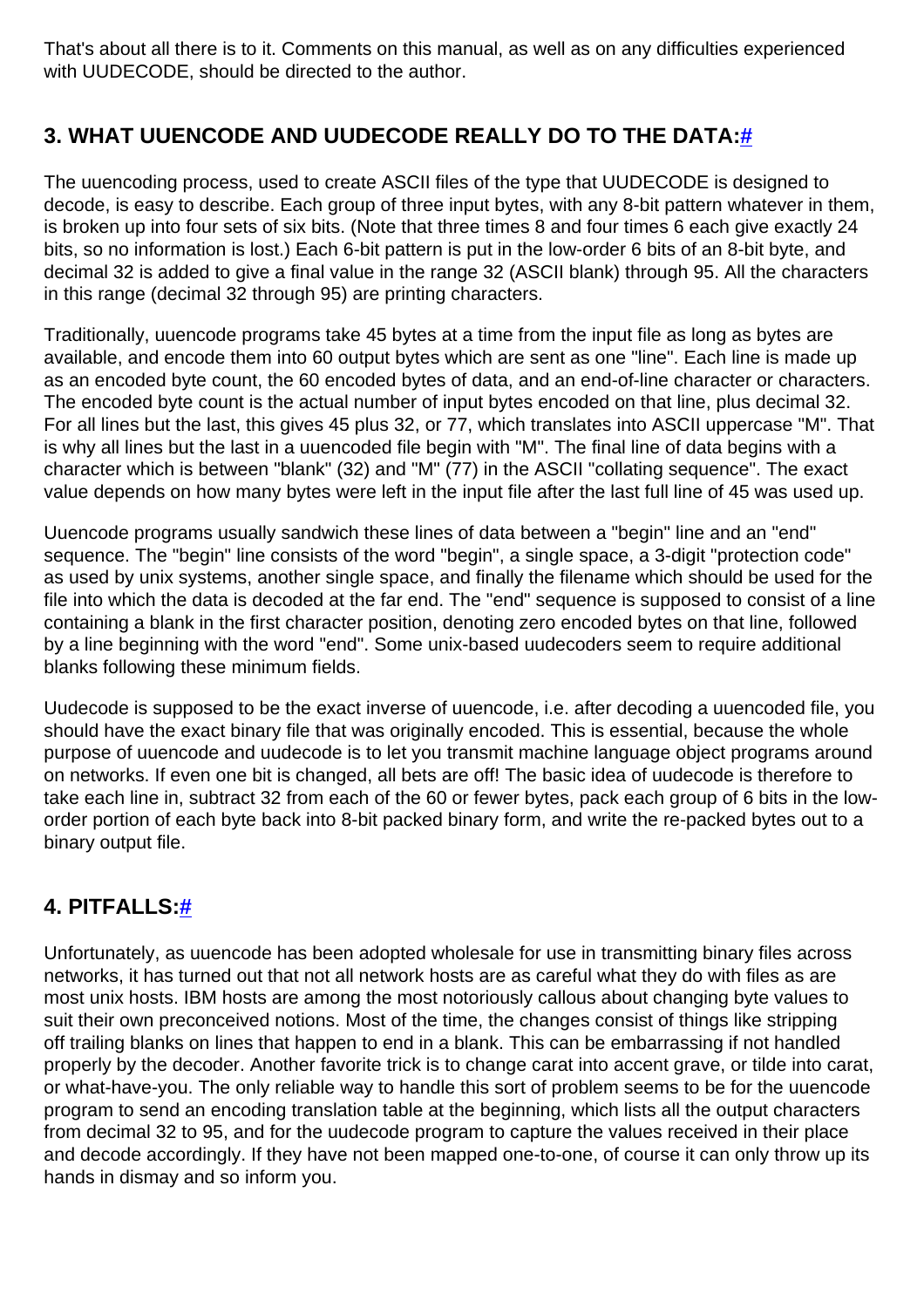# **5. CAPABILITIES OF UUDECODE VER. 1.2a:[#](http://[fd00::119]:8080/wiki/#section-UUDecoder-5.CAPABILITIESOFUUDECODEVER.1.2a)**

UUDECODE Ver. 1.2a as described by this manual includes masking to correct the most common character translation problems, i.e. those which result in encoded values greater than 95. It correctly decodes files in which a "sentinel" character (usually "a" or "x") has been added to the end of the uuencoded lines to prevent stripping of trailing blanks, as well as files in which trailing blanks have actually been stripped! It does NOT process the "translation table" preamble added by some uuencodes; this may be added in a future revision.

This version also is capable of reading the output filename from the uuencoded file. This will be done if you specify only a DEVICE NAME, e.g. "D1:", or respond with just a <RETURN> to the output file prompt.

Finally, Ver. 1.2a is smart enough to ignore extraneous lines in the input file either before the "begin" line or after the "end" line. This means that it can be used to decode uuencoded files which are preceded by explanatory comments in an e-mail message. On the other hand, this version can only decode ONE uuencoded file per input file. If you receive a message containing multiple files, you will have to break up the input file into separate files for uudecoding. A future release may allow more flexibility.

UUDECODE Ver. 1.2a is fairly fast. An assembly-language subroutine is used to do the "bit-picking" dirty work. This routine is quite efficient, despite the fact that it includes such conveniences as checking the DIMensioning of the string used as the output buffer and setting its LENgth parameter correctly. These features cost a small amount in assembly language but they save the BASIC calling program from having to worry about such details, which would be far more costly to implement in BASIC. The main program of UUDECODE.LST is also optimized for speed, mainly by putting the inner loop "up front", where BASIC doesn't have to search very far for statement numbers, and by keeping the loop short, especially on the most frequently used path. To give you an idea of just HOW fast this program is, a fairly knowledgeable programmer coded uudecode up in C in an effort to get better performance and then noted afterward that Ver. 1.2a in BASIC and assembly language ran approximately FIVE TIMES as fast as his C version! I think you will find Ver. 1.2a highly satisfactory with regard to execution speed.

```
1 GOTO 100:REM jump around time-critical stuff to start up program.
2 M=USR(UUDADR)
10 IF M=0 THEN 2090
20 IF M>OBUFDIM THEN ? "Error at line 20, M=";M:GOTO 3000
30 PRINT #2;OBUF$;:BYTES=BYTES+M
40 INPUT #1,IBUF$:L=LEN(IBUF$)+1:IF L<62 THEN IBUF$(L)=" ":IBUF$(L+1)=IBUF$(L)
50 GOTO 2
100 ? "Uudecode Ver. 1.2a":? "Report errors to John Sangster at"
101 ? "(617) 235-8753/jhs@mitre-bedford.arpa":? 
102 POKE 6,1:REM Turn BASIC flag ON.
105 DIM OBUF$(80),IBUF$(62),OFILE$(16),IFILE$(16),A$(1)
110 DIM UUDECODE$(400)
120 UUDADR=ADR(UUDECODE$):IBUF=ADR(IBUF$):OBUF=ADR(OBUF$)
130 OBUFDIM=80:UUDDIM=400:BEEP=150:RETRY=500
140 GOTO 200
149 REM BEEP Subroutine:
150 SOUND 0,85,10,15:FOR I=1 TO 80:NEXT I:SOUND 0,0,0,0:RETURN 
199 END 
200 ? "Loading uudecode subroutine..."
201 RESTORE 4000:POKADR=UUDADR:MAXADR=POKADR+UUDDIM-1:PRGTOP=UUDADR-1
202 READ X:IF X=255 THEN READ X:IF X=255 THEN 204
203 ? "BAD LOAD FILE FOR UUD":END 
204 READ LO1,HI1,LO2,HI2:BYTES=HI2*256+LO2-(HI1*256+LO1)+1:PRGTOP=PRGTOP+BYTES
```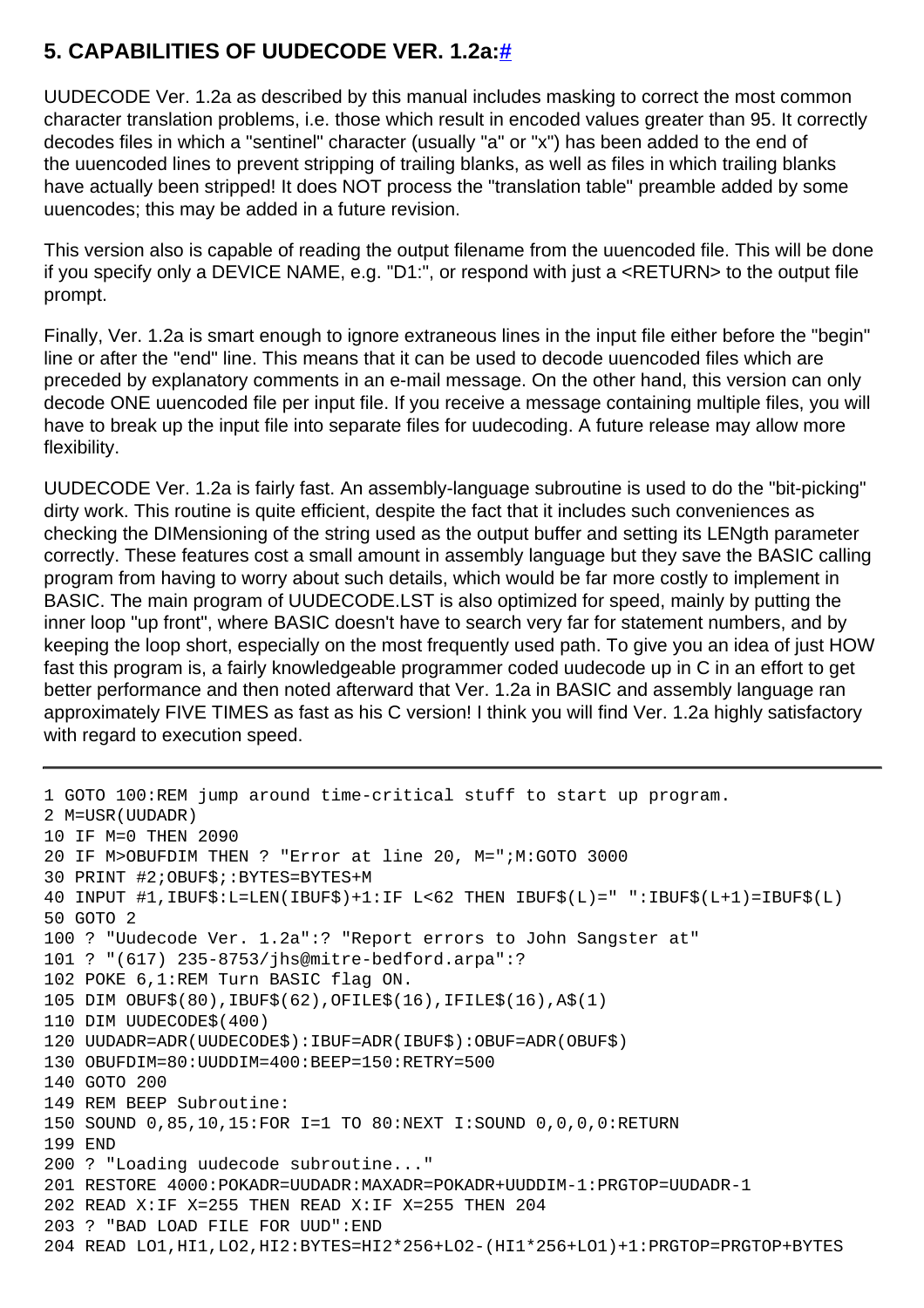```
205 IF BYTES<0 OR BYTES>UUDDIM THEN ? "BYTE COUNT ERROR FOR UUD":END 
206 FOR I=1 TO BYTES:READ X:POKE POKADR, X:POKADR=POKADR+1:IF POKADR>MAXADR THEN ? "UUD
207 NEXT I
208 TRAP 209:READ LO1,HI1,LO2,HI2:BYTES=256*HI2+LO2-(256*HI1+LO1)+1
209 PRGTOP=PRGTOP+BYTES:IF LO1<>224 OR HI1<>2 THEN 206
500 REM COMMAND DISPATCHER
530 ? :? "INPUT FILE";:INPUT IFILE$:IF LEN(IFILE$)=0 THEN 530
540 ? :? "OUTPUT FILE SPEC OR":? "DEFAULT DEVICE ID";:INPUT OFILE$
550 L=LEN(OFILE$):IF L=0 THEN OFILE$="D1:":? :? "Output to D1: assumed.":? 
2000 ? "Beginning uudecode processing..."
2011 IBUF$(1,1)=" ":M=USR(UUDADR,IBUF,OBUF):IF M<>0 THEN ? "Error in initializing UUDE
2019 TRAP 2020:CLOSE #1:OPEN #1,4,0,IFILE$:GOTO 2030
2020 ? "INPUT FILE NOT FOUND":GOSUB BEEP:GOTO RETRY
2030 INPUT #1,IBUF$:BYTES=0
2035 L=LEN(IBUF$):IF L>5 THEN L=5
2036 IF L=0 THEN L=1:IBUF$=" "
2040 TRAP 2095:IF IBUF$(1,L)<>"begin" THEN 2030:REM skip header
2042 ? IBUF$:REM Print "begin" line to screen & get OFILE$ if default case.
2043 L=LEN(OFILES):IF L<=0 OR OFILES(L)=":" THEN 2046
2044 TRAP 2050:CLOSE #2:OPEN #2,8,0,OFILE$:TRAP 2095:GOTO 40
2046 L=LEN(IBUF$):FOR I=L TO 1 STEP -1
2047 IF IBUF$(I,I)<>" " THEN 2049
2048 OFILE$(4)=IBUF$(I+1,L):GOTO 2044
2049 NEXT I
2050 ? "OUTPUT FILESPEC":INPUT OFILE$:IF LEN(OFILE$)=0 THEN 2050
2052 GOTO 2044
2090 INPUT #1,IBUF$:IF IBUF$(1,3)="end" THEN PRINT IBUF$:GOTO 3000
2095 NERR=PEEK(195):IF NERR=136 THEN PRINT "EOF unexpected!":GOTO 3000
2097 ? "Error Code=";NERR
3000 ? "Done!":CLOSE #1:CLOSE #2:? "Output byte count = ";BYTES:? :? 
3010 ? "More files to decode (Y/N)";:INPUT A$:IF A$="Y" OR A$="y" THEN 500
3020 DOS 
4000 DATA 255,255,8,6,3,7
4010 DATA 104,240,67,170,56,233
4020 DATA 2,240,14,104,104,202
4030 DATA 208,251,169,254,133,212
4040 DATA 169,255,133,213,96,104
4050 DATA 141,1,6,104,141,0
4060 DATA 6,104,141,3,6,104
4070 DATA 141,2,6,165,6,240
4080 DATA 100,165,134,133,203,165
4090 DATA 135,133,204,173,2,6
4100 DATA 56,229,140,133,208,173
4110 DATA 3,6,229,141,133,209
4120 DATA 162,128,208,2,240,72
4130 DATA 160,0,177,203,201,129
4140 DATA 208,42,160,2,177,203
4150 DATA 56,229,208,208,33,200
4160 DATA 177,203,229,209,208,26
4170 DATA 165,203,141,6,6,165
4180 DATA 204,141,7,6,160,6
4190 DATA 177,203,141,4,6,200
4200 DATA 177,203,141,5,6,24
4210 DATA 144,22,24,165,203,105
4220 DATA 8,133,203,144,2,230
4230 DATA 204,202,208,192,169,255
4240 DATA 133,212,133,213,96,234
4250 DATA 173,0,6,133,204,173
4260 DATA 1,6,133,205,160,0
```